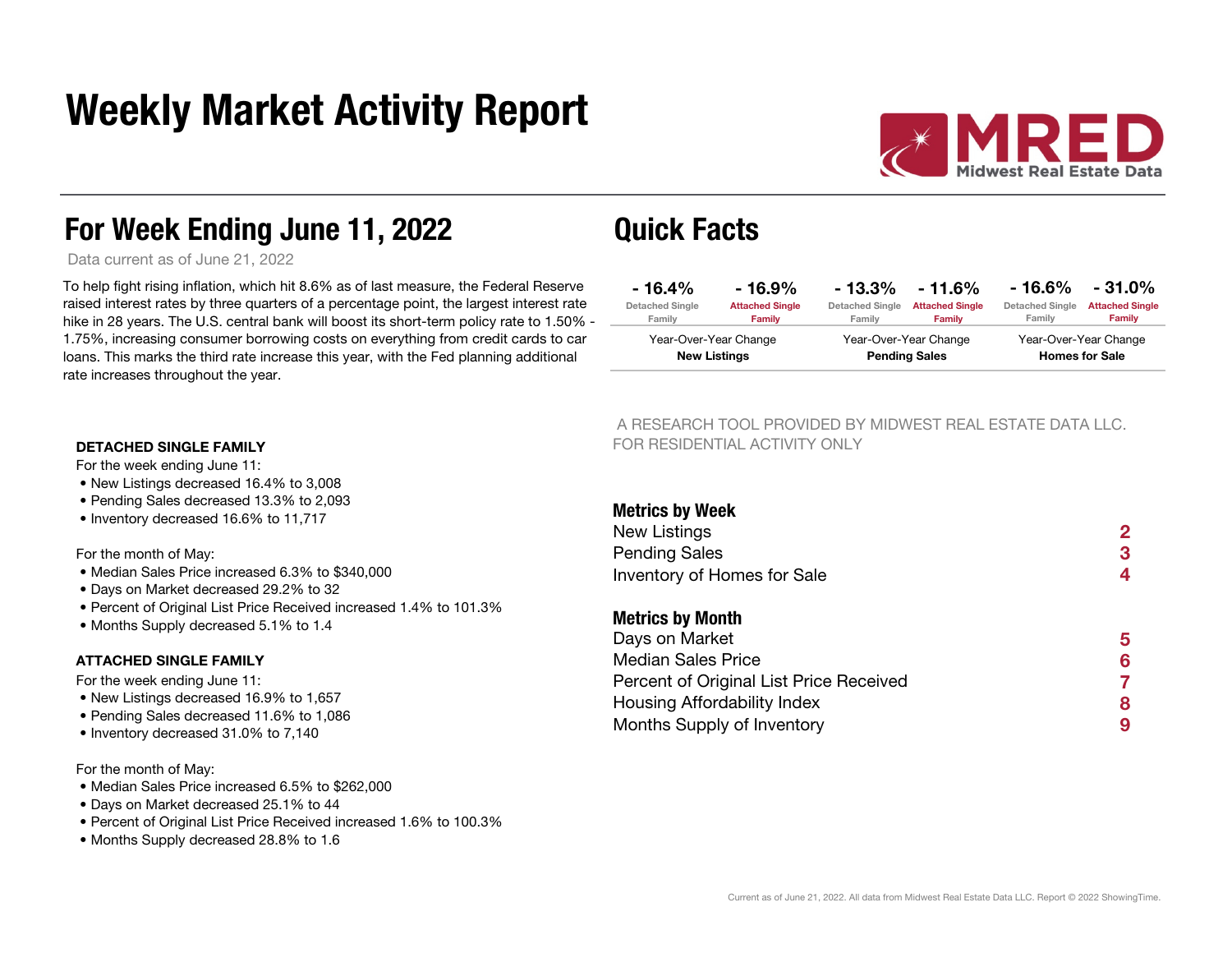# New Listings



A count of the properties that have been newly listed on the market in a given month.



| Data for the<br>Week Ending | Family | Change   | Detached Single Year-Over-Year Attached Single Year-Over-Year<br>Family | Change    |
|-----------------------------|--------|----------|-------------------------------------------------------------------------|-----------|
| 3/19/2022                   | 2,395  | - 13.8%  | 1,589                                                                   | $-14.1%$  |
| 3/26/2022                   | 2,326  | - 18.5%  | 1,430                                                                   | - 18.6%   |
| 4/2/2022                    | 2,480  | $-9.0\%$ | 1,547                                                                   | $-10.3%$  |
| 4/9/2022                    | 2,801  | - 12.9%  | 1,718                                                                   | - 17.9%   |
| 4/16/2022                   | 2,367  | - 25.0%  | 1,450                                                                   | - 28.7%   |
| 4/23/2022                   | 2,844  | - 7.3%   | 1,613                                                                   | $-10.0\%$ |
| 4/30/2022                   | 2,855  | - 13.2%  | 1,614                                                                   | - 16.2%   |
| 5/7/2022                    | 2,753  | $-16.0%$ | 1,568                                                                   | $-16.2%$  |
| 5/14/2022                   | 3,068  | - 11.5%  | 1,712                                                                   | - 15.0%   |
| 5/21/2022                   | 3,167  | $-8.2%$  | 1,671                                                                   | - 15.9%   |
| 5/28/2022                   | 2,823  | - 12.5%  | 1,382                                                                   | $-16.3%$  |
| 6/4/2022                    | 2,906  | - 15.6%  | 1,619                                                                   | $-20.8%$  |
| 6/11/2022                   | 3,008  | - 16.4%  | 1,657                                                                   | - 16.9%   |
| 3-Month Avg.                | 2,753  | - 13.8%  | 1,582                                                                   | - 16.8%   |

### Historical New Listing Activity **Detactivity** Detached Single Family Attached Single Family Attached Single Family

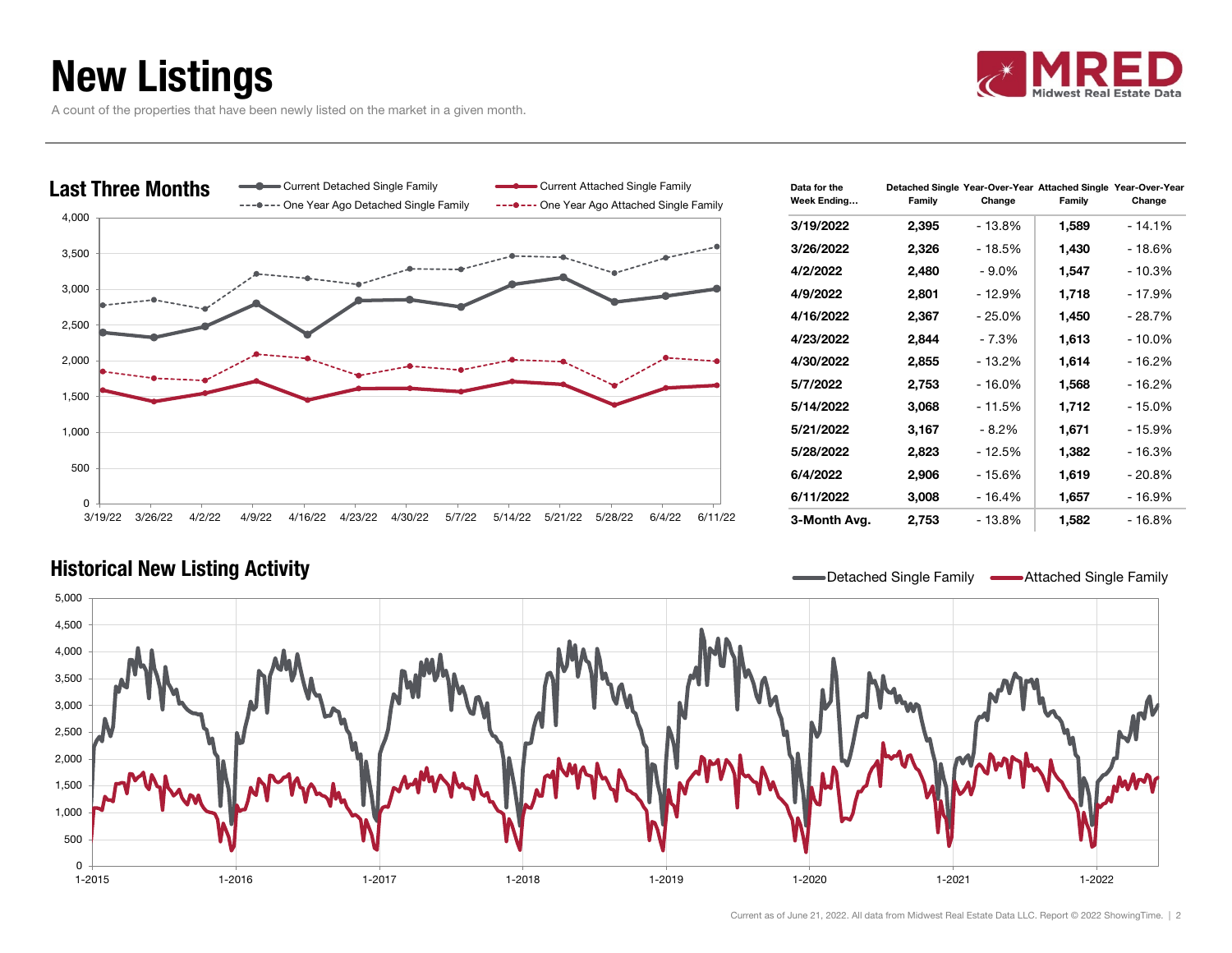## Pending Sales

A count of the properties in either a contingent or pending status in a given month.





| Data for the<br>Week Ending | Family | Change   | Detached Single Year-Over-Year Attached Single Year-Over-Year<br>Family | Change   |
|-----------------------------|--------|----------|-------------------------------------------------------------------------|----------|
| 3/19/2022                   | 1,956  | - 14.6%  | 1,181                                                                   | - 13.2%  |
| 3/26/2022                   | 1,940  | - 13.4%  | 1,206                                                                   | - 7.9%   |
| 4/2/2022                    | 1,807  | - 21.5%  | 1,176                                                                   | - 8.0%   |
| 4/9/2022                    | 2,014  | $-5.8%$  | 1,178                                                                   | $+0.4%$  |
| 4/16/2022                   | 2,067  | - 18.5%  | 1,272                                                                   | - 16.3%  |
| 4/23/2022                   | 1,729  | - 28.5%  | 959                                                                     | $-30.1%$ |
| 4/30/2022                   | 2,072  | - 15.4%  | 1,245                                                                   | $-8.4%$  |
| 5/7/2022                    | 2,029  | $-19.0%$ | 1,150                                                                   | $-15.1%$ |
| 5/14/2022                   | 1,834  | - 20.2%  | 1,030                                                                   | - 16.3%  |
| 5/21/2022                   | 2,086  | - 16.4%  | 1,075                                                                   | - 18.1%  |
| 5/28/2022                   | 2,147  | $-10.4%$ | 1,024                                                                   | - 16.6%  |
| 6/4/2022                    | 1,673  | $-20.4%$ | 853                                                                     | - 15.4%  |
| 6/11/2022                   | 2,093  | $-13.3%$ | 1,086                                                                   | $-11.6%$ |
| 3-Month Avg.                | 1,957  | - 16.8%  | 1,110                                                                   | - 13.7%  |

### Historical Under Contract

Detached Single Family **-**Attached Single Family

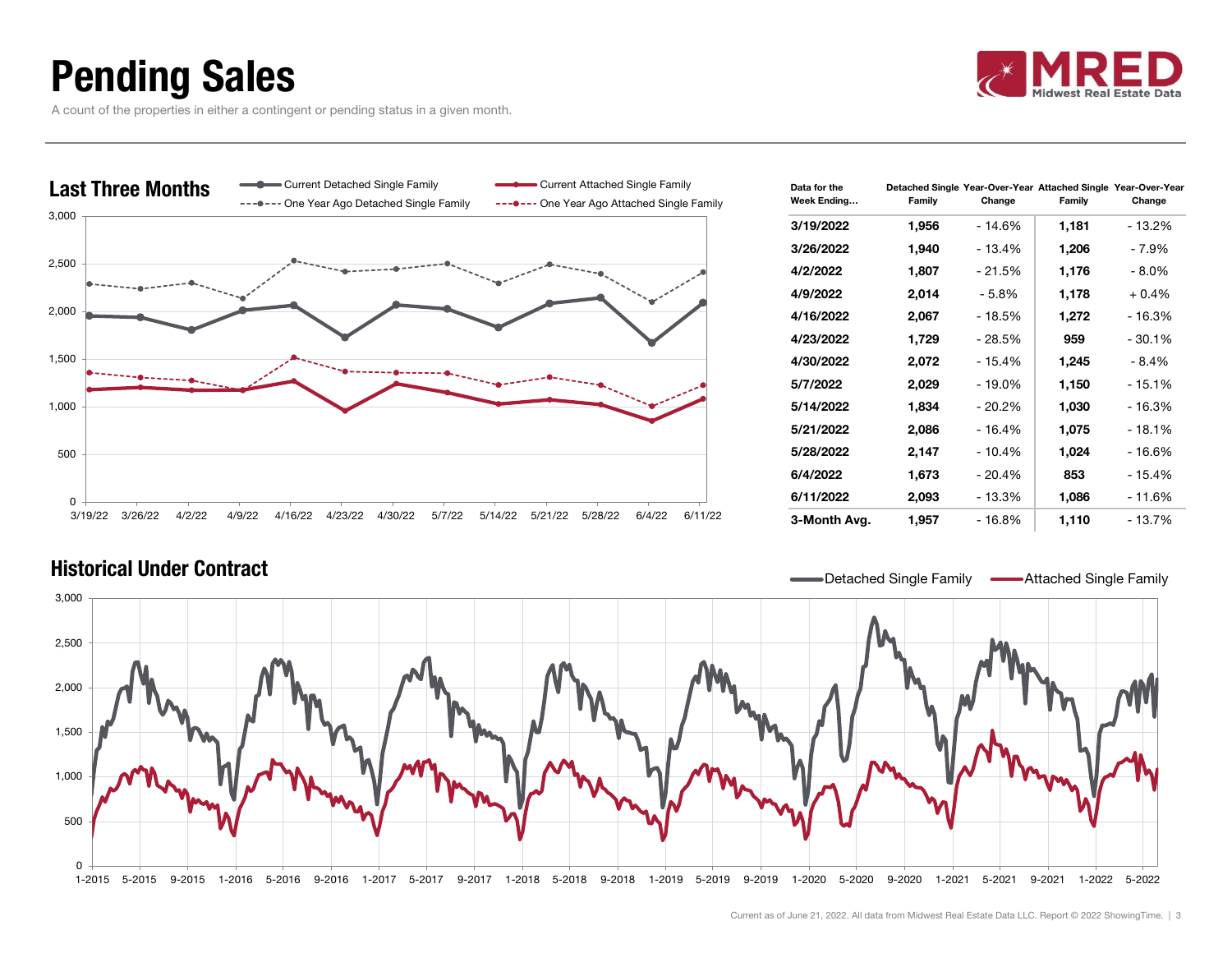## Inventory of Homes for Sale



The number of properties available for sale in active status at the end of a given month.



| Data for the<br>Week Ending | Detached Single Year-Over-Year Attached Single Year-Over-Year<br>Family | Change   | Family | Change   |
|-----------------------------|-------------------------------------------------------------------------|----------|--------|----------|
| 3/19/2022                   | 9,152                                                                   | $-19.1%$ | 6,337  | - 35.5%  |
| 3/26/2022                   | 9,112                                                                   | - 19.9%  | 6,414  | - 34.6%  |
| 4/2/2022                    | 9,159                                                                   | - 19.9%  | 6,276  | - 35.5%  |
| 4/9/2022                    | 9,203                                                                   | - 20.7%  | 6,246  | - 36.0%  |
| 4/16/2022                   | 9,403                                                                   | - 19.9%  | 6,398  | - 35.2%  |
| 4/23/2022                   | 9,426                                                                   | $-20.9%$ | 6,383  | - 35.5%  |
| 4/30/2022                   | 9,756                                                                   | - 18.3%  | 6,479  | - 33.8%  |
| 5/7/2022                    | 9,997                                                                   | - 17.9%  | 6,444  | - 34.5%  |
| 5/14/2022                   | 10,338                                                                  | - 17.2%  | 6,530  | - 34.0%  |
| 5/21/2022                   | 10,805                                                                  | $-16.4%$ | 6,761  | - 32.4%  |
| 5/28/2022                   | 11,192                                                                  | - 15.2%  | 6,921  | - 31.5%  |
| 6/4/2022                    | 11,290                                                                  | - 15.7%  | 6,892  | $-31.1%$ |
| 6/11/2022                   | 11,717                                                                  | - 16.6%  | 7,140  | - 31.0%  |
| 3-Month Avg.                | 10,042                                                                  | - 18.2%  | 6,555  | - 33.9%  |

### Historical Inventory of Homes for Sale **Detached Single Family Attached Single Family Attached Single Family**

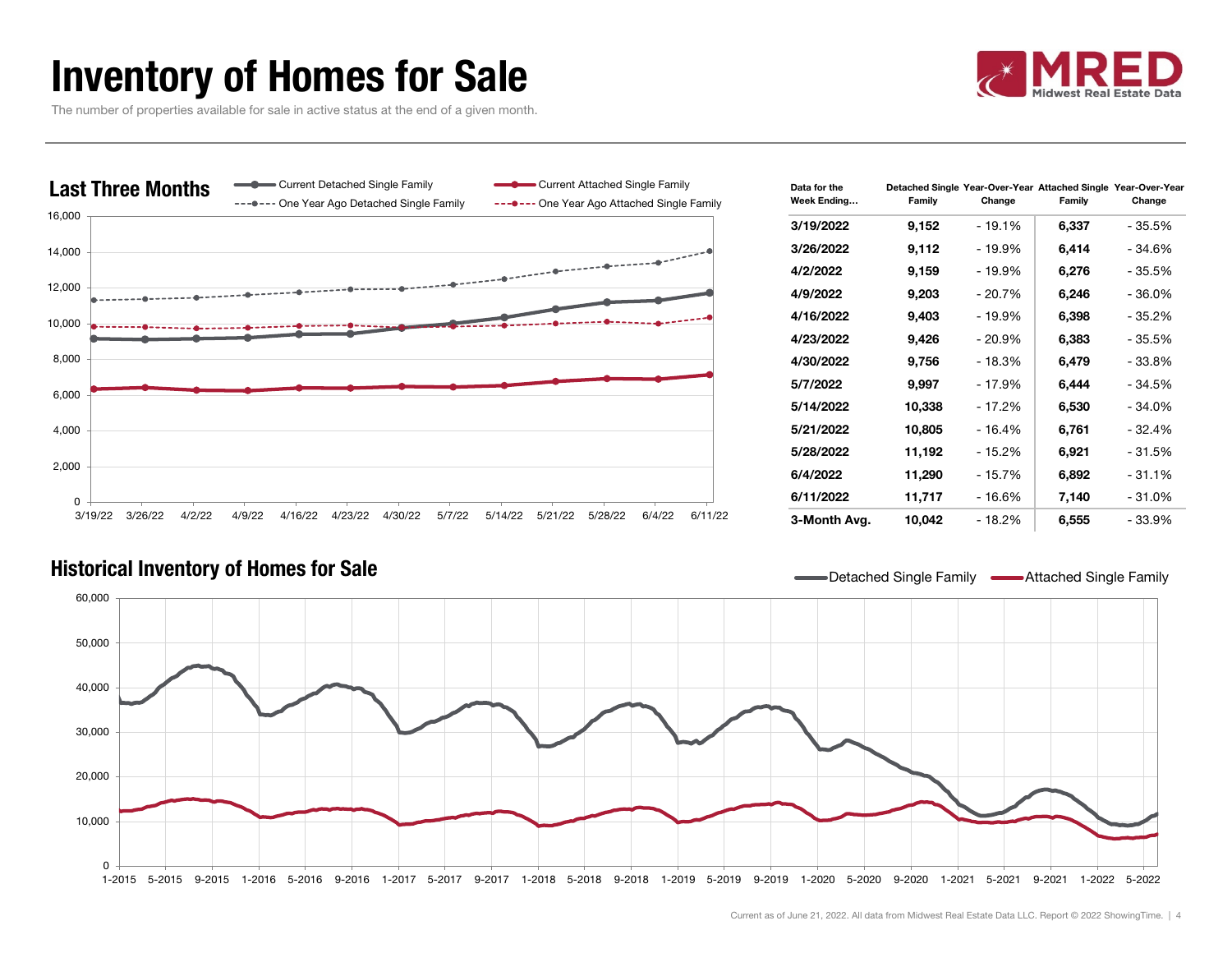# Days on Market Until Sale

 Average number of days between when a property is listed and when an offer is accepted in a given month. Based on Cumulative Days on Market.





| Data for the<br>month of | <b>Detached Single</b><br>Family | Year-Over-Year<br>Change | <b>Attached Single</b><br>Family | Year-Over-Year<br>Change |
|--------------------------|----------------------------------|--------------------------|----------------------------------|--------------------------|
| <b>Jun-2021</b>          | 34                               | - 60.0%                  | 47                               | $-37.1%$                 |
| <b>Jul-2021</b>          | 31                               | $-61.0%$                 | 46                               | - 31.6%                  |
| Aug-2021                 | 29                               | $-60.9%$                 | 46                               | - 27.3%                  |
| Sep-2021                 | 32                               | - 54.8%                  | 44                               | - 24.2%                  |
| Oct-2021                 | 37                               | - 44.6%                  | 51                               | - 12.1%                  |
| <b>Nov-2021</b>          | 41                               | - 33.7%                  | 55                               | - 4.8%                   |
| Dec-2021                 | 46                               | - 28.4%                  | 62                               | - 5.7%                   |
| <b>Jan-2022</b>          | 54                               | $-23.3%$                 | 71                               | $-3.2\%$                 |
| Feb-2022                 | 58                               | - 26.1%                  | 76                               | - 7.7%                   |
| Mar-2022                 | 53                               | - 25.2%                  | 63                               | - 21.6%                  |
| Apr-2022                 | 41                               | - 29.1%                  | 48                               | - 24.6%                  |
| May-2022                 | 32                               | - 29.2%                  | 44                               | - 25.1%                  |
| Average                  | 39                               | - 43.6%                  | 52                               | - 20.5%                  |



Current as of June 21, 2022. All data from Midwest Real Estate Data LLC. Report © 2022 ShowingTime. | 5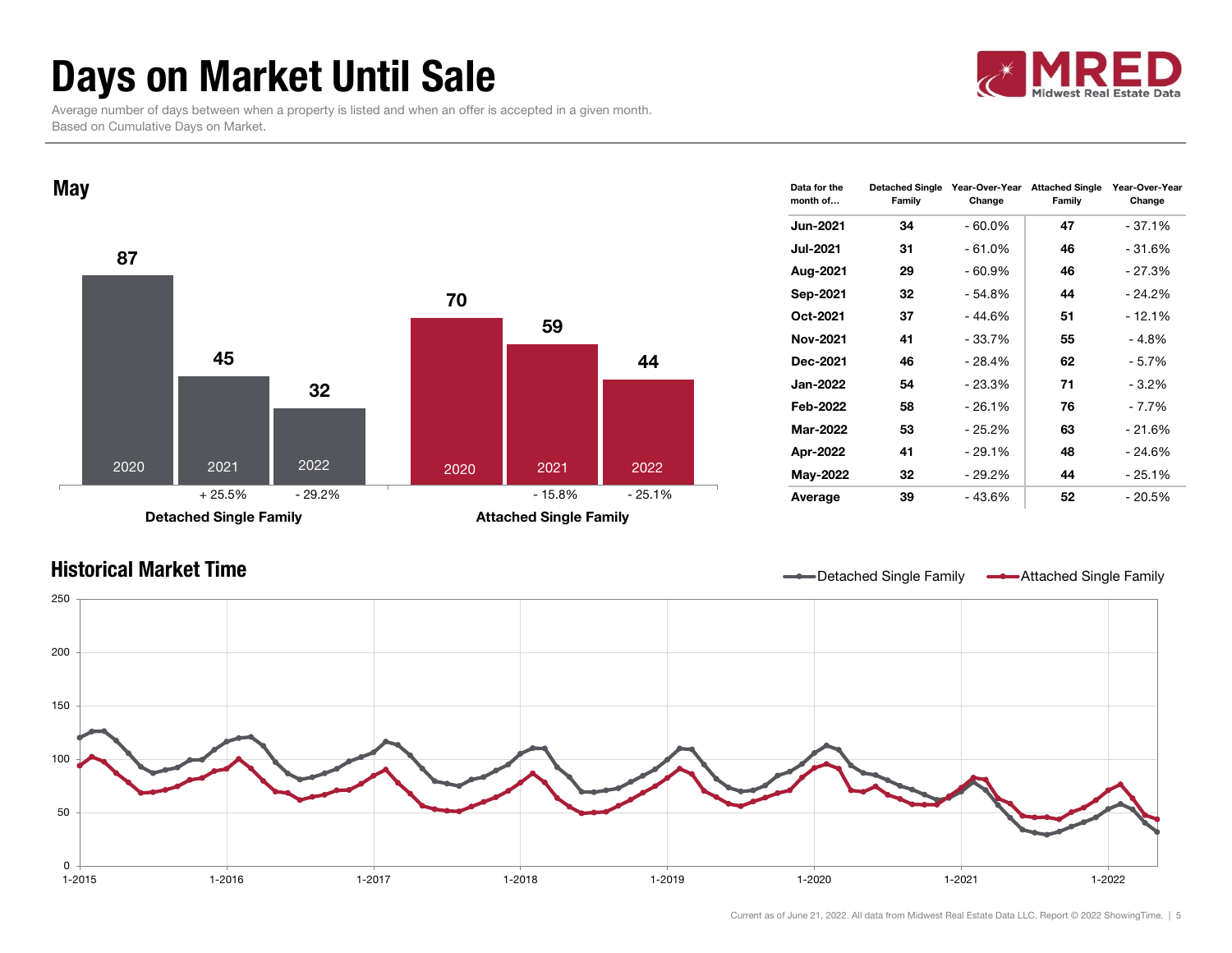### Median Sales Price

Point at which half of the sales sold for more and half sold for less, not accounting for seller concessions, in a given month.

**May** 



| Data for the<br>month of | <b>Detached Single</b><br>Family | Year-Over-Year<br>Change | <b>Attached Single</b><br>Family | Year-Over-Year<br>Change |
|--------------------------|----------------------------------|--------------------------|----------------------------------|--------------------------|
| <b>Jun-2021</b>          | \$325,405                        | $+24.4%$                 | \$248,050                        | + 18.1%                  |
| Jul-2021                 | \$320,000                        | $+16.4%$                 | \$239,000                        | $+8.9%$                  |
| Aug-2021                 | \$314,900                        | $+12.5%$                 | \$230,000                        | $+7.0%$                  |
| Sep-2021                 | \$297,000                        | $+8.0\%$                 | \$230,000                        | $+8.7%$                  |
| Oct-2021                 | \$294,000                        | + 6.1%                   | \$226,000                        | + 7.6%                   |
| Nov-2021                 | \$300,000                        | $+9.5%$                  | \$230,000                        | + 12.2%                  |
| Dec-2021                 | \$293,000                        | $+8.9\%$                 | \$227,500                        | $+8.3%$                  |
| Jan-2022                 | \$292,000                        | $+7.4%$                  | \$230,000                        | $+7.9%$                  |
| Feb-2022                 | \$295,000                        | $+7.7%$                  | \$238,000                        | + 10.7%                  |
| Mar-2022                 | \$316,000                        | + 6.4%                   | \$257,000                        | $+9.4%$                  |
| Apr-2022                 | \$335,000                        | $+6.3%$                  | \$265,000                        | $+8.5%$                  |
| May-2022                 | \$340,000                        | $+6.3%$                  | \$262,000                        | $+6.5%$                  |
| Median                   | \$310,000                        | $+10.3%$                 | \$240,000                        | $+9.1%$                  |

### Historical Median Sales Price

Detached Single Family **-Attached Single Family** 

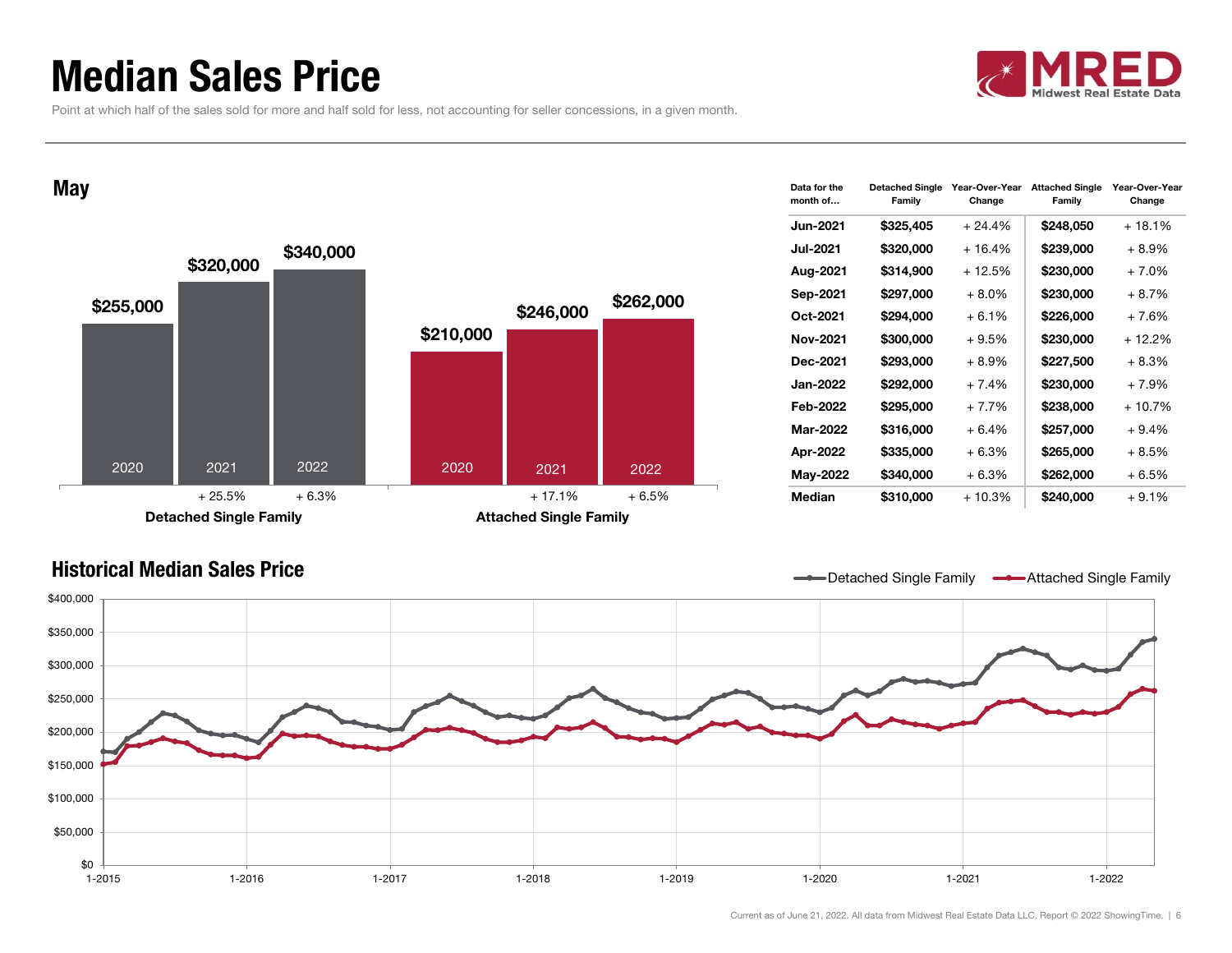# Percent of Original List Price Received

 Percentage found when dividing a property's sales price by its original list price, then taking the average for all properties sold in a given month, not accounting for seller concessions.

#### **May**



| Data for the<br>month of | <b>Detached Single</b><br>Family | Year-Over-Year<br>Change | <b>Attached Single</b><br>Family | Year-Over-Year<br>Change |
|--------------------------|----------------------------------|--------------------------|----------------------------------|--------------------------|
| <b>Jun-2021</b>          | 100.5%                           | $+5.0%$                  | 99.0%                            | $+2.5%$                  |
| <b>Jul-2021</b>          | 100.0%                           | $+3.8%$                  | 98.9%                            | $+2.1%$                  |
| Aug-2021                 | 99.5%                            | $+3.1%$                  | 98.3%                            | $+1.6%$                  |
| Sep-2021                 | 98.7%                            | $+2.1%$                  | 97.9%                            | $+1.0%$                  |
| Oct-2021                 | 98.1%                            | $+1.2%$                  | 97.5%                            | $+1.1\%$                 |
| Nov-2021                 | 97.5%                            | $+0.7%$                  | 97.3%                            | $+0.9\%$                 |
| Dec-2021                 | 97.5%                            | $+0.7%$                  | 97.2%                            | $+1.2%$                  |
| <b>Jan-2022</b>          | 97.4%                            | $+0.9\%$                 | 96.8%                            | $+0.8%$                  |
| Feb-2022                 | 97.9%                            | $+1.1%$                  | 97.9%                            | $+1.4%$                  |
| <b>Mar-2022</b>          | 99.3%                            | $+1.5%$                  | 99.1%                            | $+1.9%$                  |
| Apr-2022                 | 100.4%                           | $+1.3%$                  | 100.2%                           | $+1.8%$                  |
| <b>May-2022</b>          | 101.3%                           | $+1.4%$                  | 100.3%                           | + 1.6%                   |
| Average                  | 99.2%                            | $+2.1%$                  | 98.5%                            | $+1.5%$                  |

### Historical Percent of Original List Price Received Detached Single Family Attached Single Family Attached Single Family

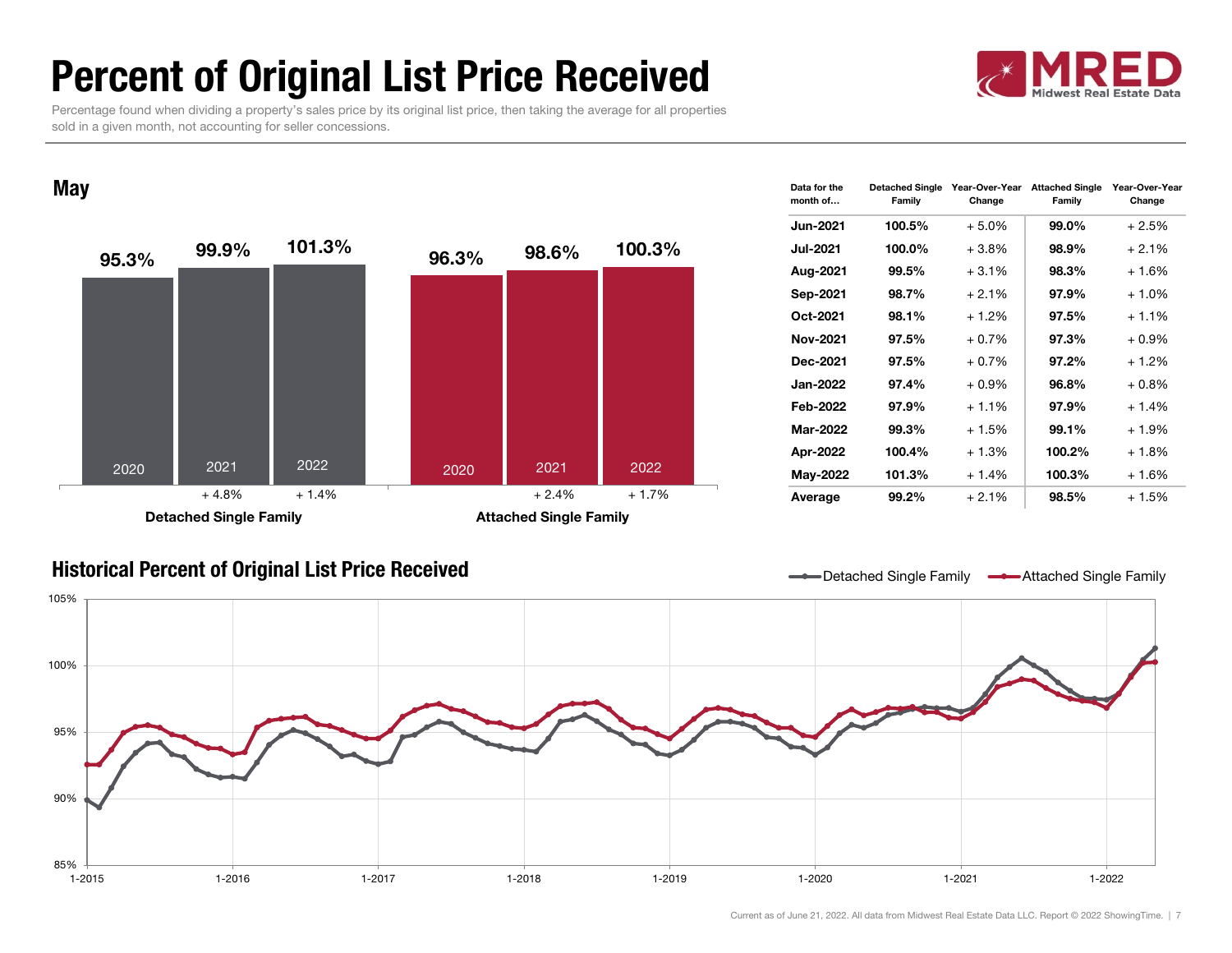# Housing Affordability Index



 This index measures housing affordability for the region. For example, an index of 120 means the median household income was 120% of what is necessary to qualify for the median-priced home under prevailing interest rates. A higher number means greater affordability.



| Data for the<br>month of | <b>Detached Single</b><br>Family | Year-Over-Year<br>Change | <b>Attached Single</b><br>Family | Year-Over-Year<br>Change |
|--------------------------|----------------------------------|--------------------------|----------------------------------|--------------------------|
| <b>Jun-2021</b>          | 97                               | - 18.5%                  | 132                              | - 13.7%                  |
| <b>Jul-2021</b>          | 99                               | $-12.4%$                 | 136                              | - 6.8%                   |
| Aug-2021                 | 113                              | $+1.8%$                  | 159                              | $+6.7%$                  |
| Sep-2021                 | 119                              | $+5.3%$                  | 158                              | $+3.9%$                  |
| Oct-2021                 | 120                              | $+6.2%$                  | 161                              | $+5.2%$                  |
| Nov-2021                 | 121                              | $+6.1%$                  | 161                              | $+2.5%$                  |
| Dec-2021                 | 119                              | $+2.6%$                  | 157                              | $+2.6%$                  |
| <b>Jan-2022</b>          | 116                              | 0.0%                     | 151                              | $-1.9%$                  |
| Feb-2022                 | 114                              | $-1.7%$                  | 145                              | - 4.6%                   |
| <b>Mar-2022</b>          | 99                               | - 7.5%                   | 124                              | $-10.8\%$                |
| Apr-2022                 | 88                               | - 12.9%                  | 113                              | - 15.0%                  |
| May-2022                 | 86                               | $-13.1%$                 | 115                              | - 12.9%                  |
| Average                  | 108                              | $-3.7%$                  | 143                              | - 3.7%                   |